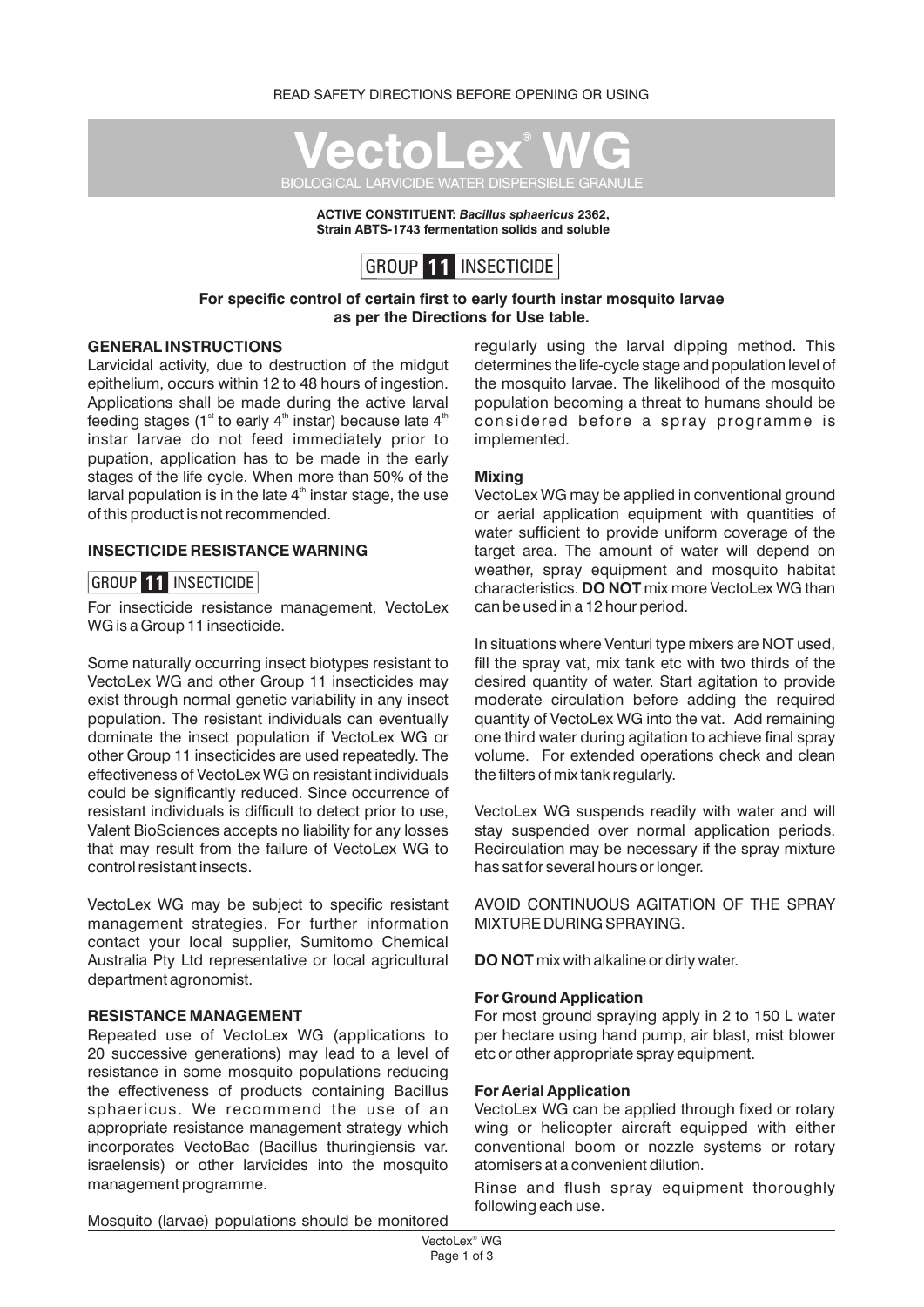#### **PROTECTION OF LIVESTOCK, WILDLIFE, FISH, CRUSTACEANS AND ENVIRONMENT:**

Apart from labelled use according to the Directions for Use table, **DO NOT** contaminate streams, rivers or waterways with the chemical or used containers.

## **STORAGE AND DISPOSAL**

Keep out of reach of children.

VectoLex WG must be kept in its closed, original, properly labelled container, well sealed and stored in a cool, dry and well ventilated place.

STORE BELOW 25 $^{\circ}$ C (AIR CONDITIONING).

This product is stable for 2 years if stored as indicated.

Triple rinse containers before disposal. Add rinsings to tank mix or dispose of rinsate in a disposal pit. This pit must be away from aquatic areas and in a suitable area specifically marked and set up for the purpose. **DO NOT** dispose of undiluted chemicals on-site. Destroy empty containers by breaking, crushing or puncturing them. Dispose of the containers at a local authority landfill that does not burn its refuse. If there is no local authority landfill readily available in your area, bury the containers at a depth of 500 mm or more at an approved disposal site. **DO NOT** burn empty containers or product.

## **SAFETY DIRECTIONS**

Will irritate the eyes. Repeated exposure may cause allergic disorders. Avoid contact with eyes and skin and open wounds. When opening the container and preparing spray wear cotton overalls buttoned to the neck and wrist and washable hat and elbow-length PVC gloves and disposable mist mask. When using the prepared spray wear cotton overalls buttoned to the neck and wrist and washable hat and elbowlength PVC gloves. Wash hands after use. After each day's use, wash gloves and contaminated clothing.

#### **FIRST AID**

If poisoning occurs contact a doctor or Poisons Information Centre. Phone Australia 13 11 26.

#### **SAFETY DATA SHEET**

Additional information is listed in the Safety Data Sheet (SDS).

## **IMPORTANT NOTICE**

These goods are to be used only for the purpose and as specified on the label, and are not suitable for any other purpose. To the fullest extent permitted by law, we do not accept or bear any liability on any basis for any loss, damage, cost or expense, arising in any way, directly or indirectly, in connection with the goods.

- ® Registered Trademark of Valent BioSciences Corporation, Libertyville, Illinois, USA
- © Valent BioSciences 2013

APVMA Approval No.: 55919/61163

| THIS PRODUCT IS NOT CONSIDERED TO BE A<br>DANGEROUS GOOD UNDER THE AUSTRALIAN CODE<br>FOR THE TRANSPORT OF DANGEROUS GOODS<br><b>BY ROAD OR RAIL</b> |                                                                                                    |  |  |
|------------------------------------------------------------------------------------------------------------------------------------------------------|----------------------------------------------------------------------------------------------------|--|--|
| In a Transport Emergency<br><b>Dial 000</b><br><b>Police or Fire Brigade</b>                                                                         | <b>SPECIALIST ADVICE</b><br><b>IN EMERGENCY ONLY</b><br>ALL HOURS - AUSTRALIA WIDE<br>1800 024 973 |  |  |